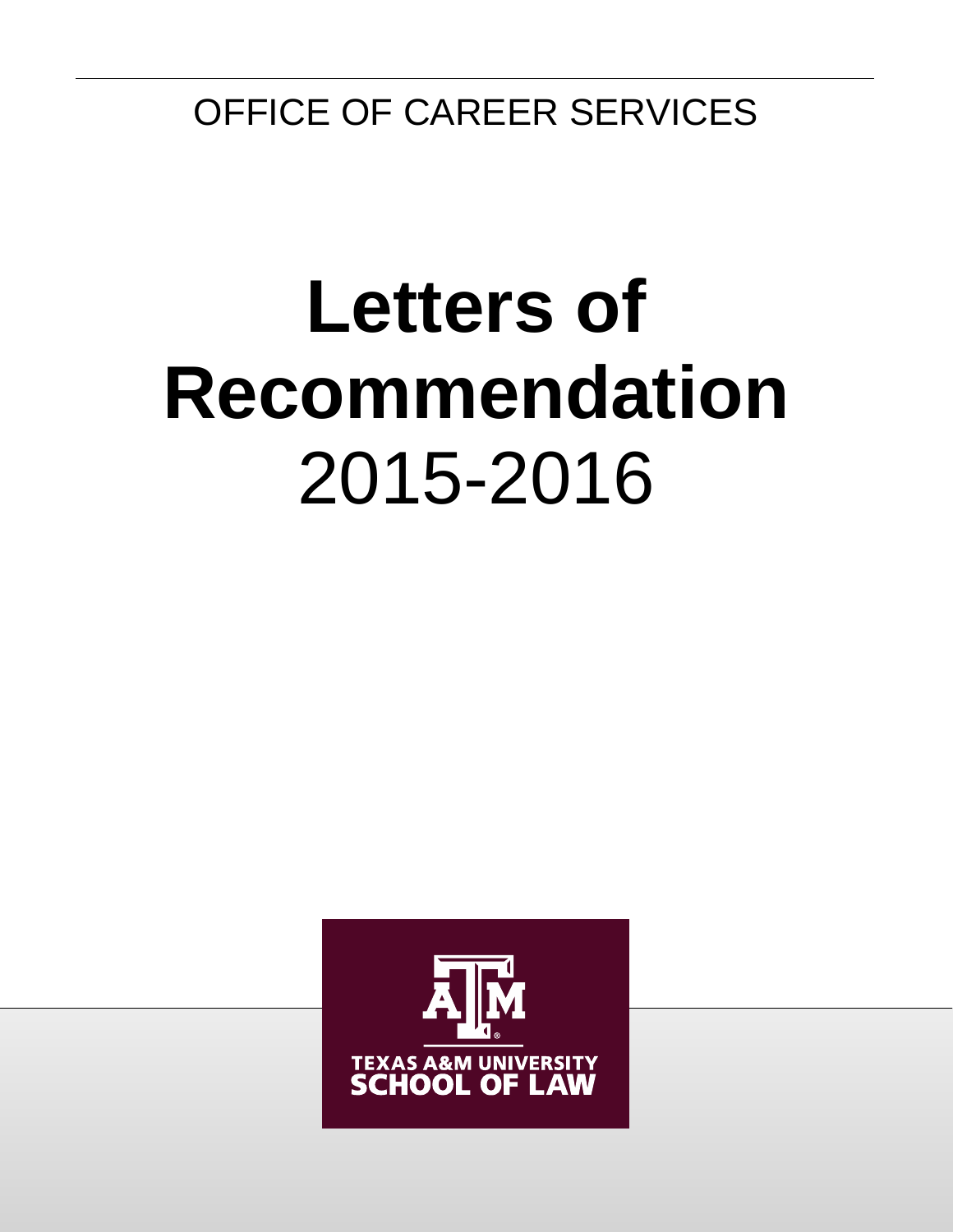# **Letters of Recommendation[1](#page-1-0)**

## **What is a letter of recommendation? And do I need it?**

A reference letter, or a letter of recommendation, is usually written to attest to a person's skills, character and/or achievements. It is a formal document, and should be typed on letterhead, and written in a professional manner.

During your law school career and thereafter, it is possible that you will need letters of recommendation to accompany applications for internships, externships, judicial clerkships, and ultimately legal jobs.

When a potential employer requests a recommendation letter, take the opportunity to enhance your reputation for professionalism by following some basic guidelines.

## **Who can I ask to write a letter of recommendation?**

If you want to ensure you receive the best possible recommendation, be selective about whom you ask for a reference letter. Potential employers are interested in hearing about your legal analysis, practical experience, academic success and research and writing skills. Your references should consist of a hybrid of former employers and academicians so that the potential employer receives information regarding your overall qualifications.

**Hint!** The person making the recommendation needs to be familiar with your skills, capabilities, experience and performance, and be able to refer to specific examples whenever possible.

# *Non-Legal Employers and Undergraduate Professors*

Non-legal employers will be able to speak to your general workplace skills and professionalism. Similarly, undergraduate professors know something about your work habits, personal characteristics and general intellect.

# *Law Professors and Former Legal Employers*

Consider asking professors<sup>[2](#page-1-1)</sup> or legal employers to write recommendation letters for you. During law school, cultivate relationships with professors so they can get to know you in order to be in a position to comment specifically on your qualifications for a job and be comfortable accepting your request. Former or current legal employers with whom you have a positive relationship are also good candidates for recommendation letters. You

<span id="page-1-1"></span><span id="page-1-0"></span> $<sup>1</sup>$  Adapted, with permission, from the University of Miami School of Law Recommendation Guide.</sup>  $\overline{a}$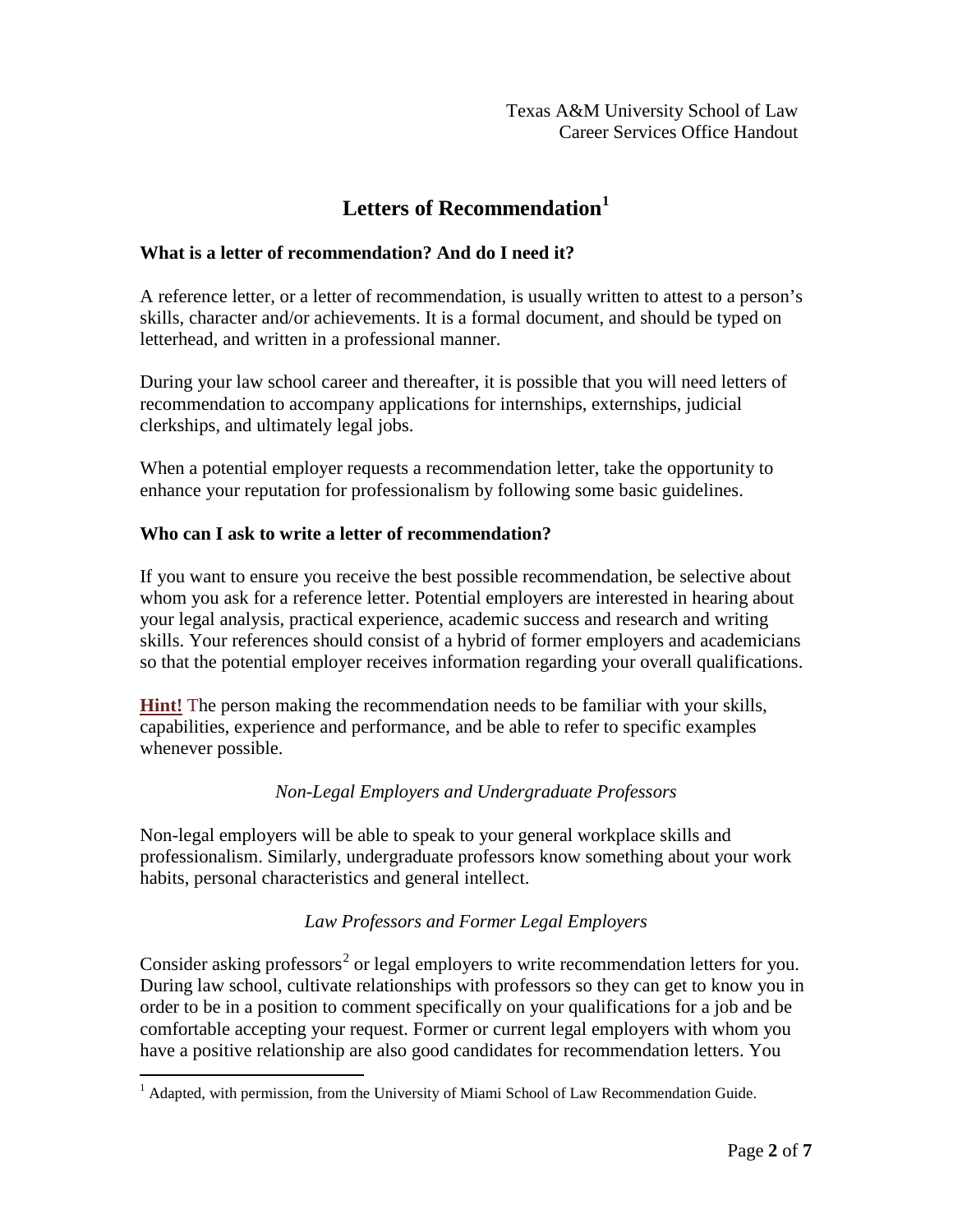should request a letter from a current employer only if you are on good terms with the employer, and you are sure that he or she will respond positively to news that you are leaving. If your current employer does not know you are applying for other jobs, it is fine not to ask for a letter.

Letters of recommendation contain evidence or confirmation of some or all of the following:

| <b>Employers</b>                                     | <b>Professors</b>                     |
|------------------------------------------------------|---------------------------------------|
| Previous positions held in the company               | Grades in a particular class          |
| Summary of job responsibilities                      | Attendance and participation in class |
| Strengths, skills and talents                        |                                       |
| Initiative, dedication, integrity, reliability, etc. |                                       |
| Ability to work with a team and/or independently     |                                       |

#### **When should I ask someone to write a letter of recommendation?**

Timing is important. Do not procrastinate. Avoid the last minute scenario. When you ask for a letter of recommendation, keep in mind that attorneys, employers, professors and references in general are quite busy and their time is limited. Therefore, asking someone for a reference letter the night before it is due, or the same day you need it, is not appropriate. Waiting until the last minute may make you look irresponsible. A close deadline may also mean that a person will not have time to give the letter the required attention, or to even write it at all. So, a good rule of thumb is to make your request as far in advance as possible.

If there is no stated deadline, let the person know when you plan to submit your completed application and ask if he or she can submit the letter at about the same time. If an application deadline is close and you are not sure whether a recommender has submitted a letter, or you are waiting for a letter to arrive so you can send your entire application packet together, then follow up with the writer. Most people will appreciate the reminder and will be happy to send you a confirmation e-mail when the letter is sent.

#### **How do I ask someone to write a letter of recommendation?**

First, make a list of professors and/or supervisors who will be your best advocates. Then, set up an appointment, preferably in person, to discuss your request, especially if it is the first time you have asked that particular person to write a letter of recommendation for you.

Requesting letters of recommendation via e-mail is permissible in certain circumstances such as if your recommender has recently written other letters for you, or is a good distance away. In your e-mail, however, you should offer to meet with the recommender to discuss your application just in case he or she would prefer an in person (or telephonic) meeting.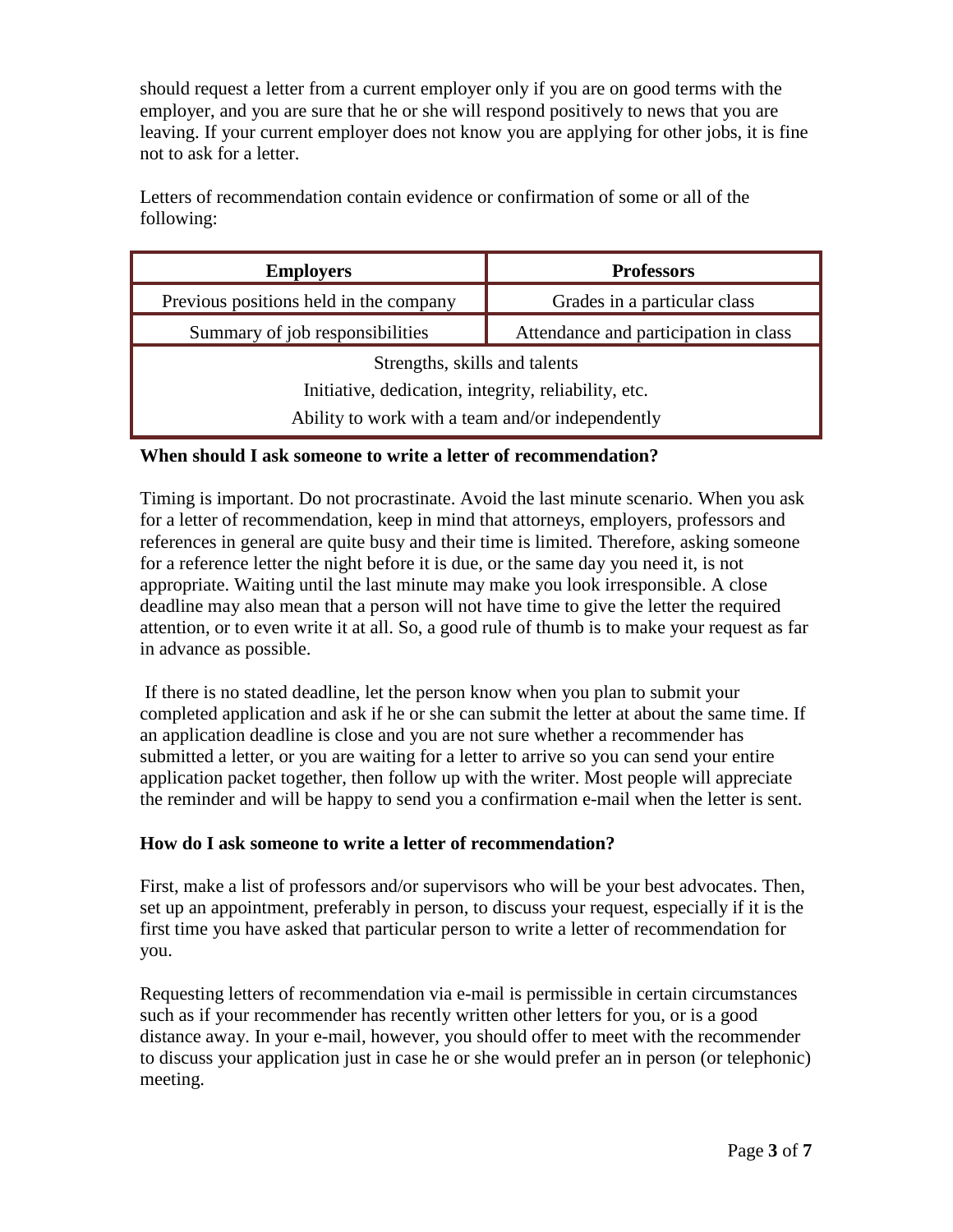When requesting a letter of recommendation, you should:

- 1. Articulate your reasons for the recommendation, discuss the job you are applying for, why you are interested in it and how your specific qualifications and experiences make you a good candidate. While people are generally happy to provide recommendation letters, they may not remember all the specific details about you that will enable them to write a strong letter. This is yet another reason for an initial faceto-face meeting which gives you a chance to remind them.
- 2. Provide your resume so that the recommender can review your experiences and comment specifically on your qualifications. Be prepared to provide a writing sample and/or your transcript as well, in case the recommender wants to review your writing skills.
- 3. Let recommenders know whether they should send their letters directly to your prospective employer or to you to include as part of a complete application package. If the recommenders prefer to keep their letters confidential, but you have been asked to submit your application as a complete package, ask them to send the letters to you in sealed envelopes to ensure confidentiality.
- 4. While many recommenders prefer to use their own letterhead envelopes and stationery to prepare letters of recommendation, offer to provide stamped envelopes in which to send the letters as a courtesy to the recommenders.
- 5. Finally, remember that letters of recommendation are written on a voluntary basis. A faculty member or employer may decline to write one for you. If you sense reluctance or the answer is no, ask someone else. You want letters only from people who enthusiastically support your application.

#### **What can I do to make it easier for the recommender?**

Once the person commits to writing a letter, you can make it easy for him or her by providing some of the basic information. For example, the name and address of where the letter needs to go, the deadline involved, the position you are applying for, any criteria sought for the position and all other relevant information.

Feel free to suggest what you would like them to say—within reason. For example "it would be helpful if you could discuss how well I did in your class." If you think you are asking for something unreasonable, then do not ask. Another thing you can do is offer to write a draft of the recommendation letter for the recommender. Sometimes, people are more than willing to accommodate your request, but they find it difficult due to time constraints.

Therefore, offering to write the letter for them can alleviate the situation and also makes it easier for the recommender. If he or she refuses the request, then leave it alone.

\*Obviously, if the recommender opts to write the letter and does not accept your offer to draft it for him or her, you would not make these suggestions regarding content and let them write their own letter.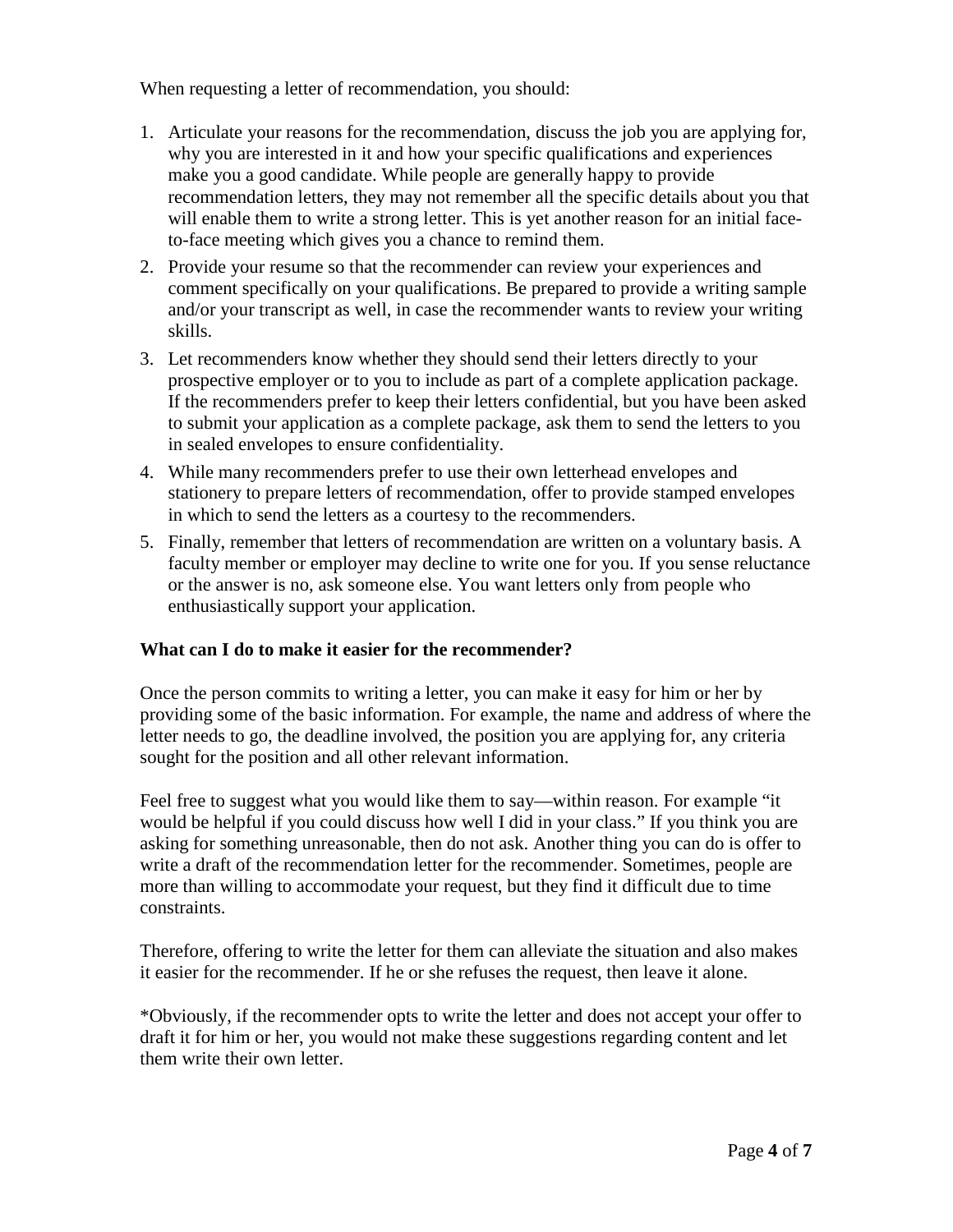#### **Should I send the recommender a Thank You Note?**

YES. Always send a thank you note expressing your appreciation to the people who wrote recommendation letters for you.

**Hint!** While an e-mail is acceptable, many people, especially those who did not grow up with e-mail, really appreciate a handwritten thank you note.

It is also appropriate to let them know the status of your job search in the note. If you accepted the position, you should follow up with this information. Your recommenders will appreciate knowing that their efforts were instrumental in your career advancement.

#### **Sample Letter of Recommendation—Do Not Copy!**

**Heading:** The following is a basic outline of the structure of a reference letter: Use a business letter format with the recipient's name and address, if known, and address them as "Dear [name]." If the recipient is unknown, then use "Dear Sir/Madam."

**First Paragraph:** The first paragraph can contain a brief introduction of the recommender, explaining his or her position and relationship to you (the candidate).

**Second Paragraph:** The second paragraph may confirm any facts which are known about the candidate such as your job title and role within the company, the dates of employment or the dates during which the recommender was your professor.

**Third Paragraph:** In the third paragraph, the recommender should aptly describe your skills and qualities. For instance, he or she may state that you were highly dedicated and committed to the job; that you possess an excellent work ethic, drive and enthusiasm; that you pay particular attention to detail or have a keen ability to lead; that you were highly valued and the recommender would gladly re-employ you; and that your contributions to your law school class were invaluable (if a professor). This is where the recommender can single out any exceptional qualities you possess which would be impressive to the potential employer.

**Fourth Paragraph:** Where possible, the fourth paragraph can give a couple of concrete examples of times when you excelled in your job or in class.

**Closing Paragraph:** Close the letter on a positive note, and if the recommender is willing to receive further correspondence about your application, be sure they make this clear. Include the recommender's contact details too. As with any business letter, end the letter appropriately; "Sincerely."

**Hint!** Be sure to proofread your recommendation letters after you've written them. If you are unsure of how to spell a name, you can often check the law firm's website or its listing on Martindale Hubbell.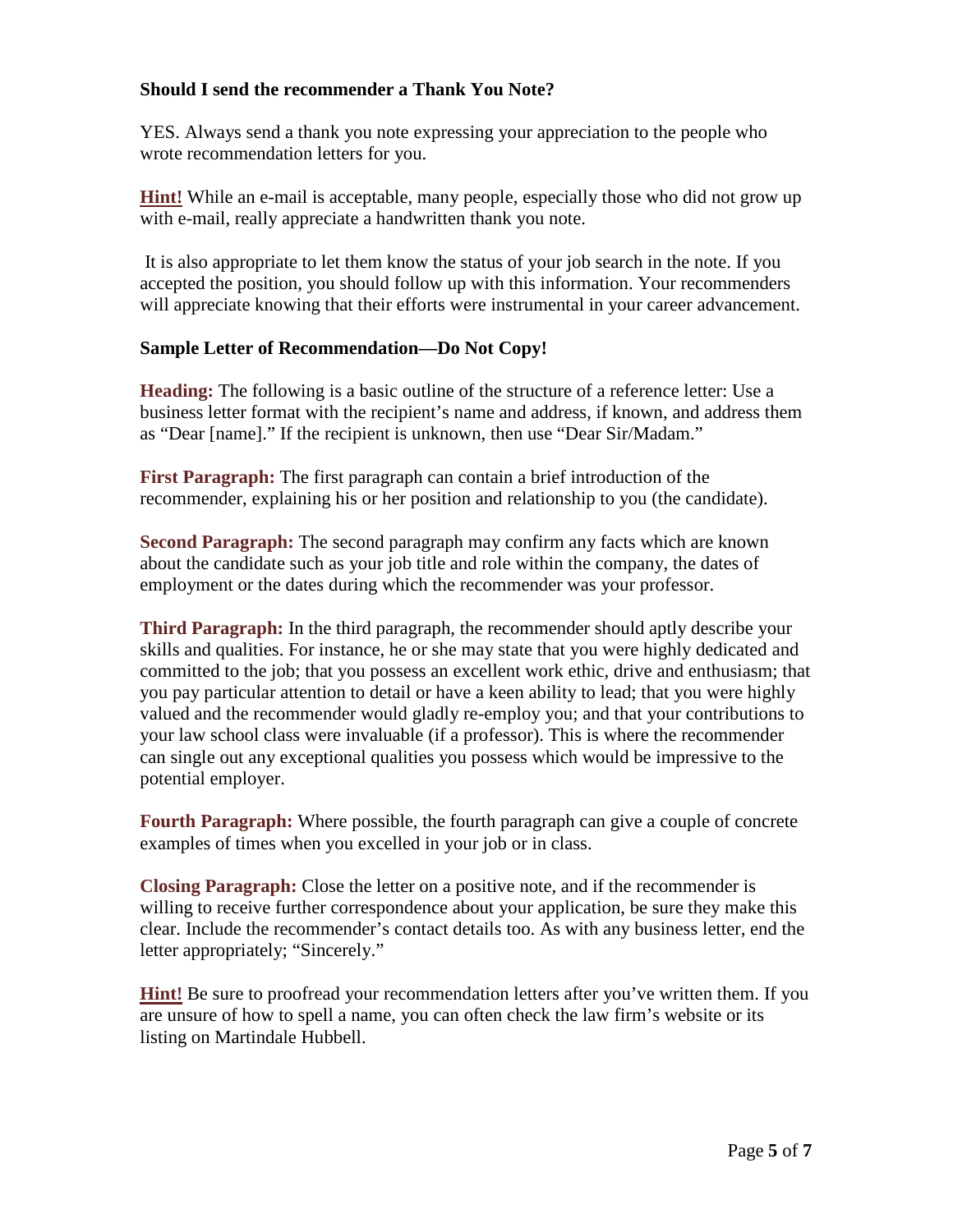#### **SAMPLE LETTERS OF RECOMMENDATION**

Mary Sue Smith Law Offices of Mary Sue Smith 1234 Main Street Dallas, Texas 75090 (789) 654-321 mssmith@smithlaw.net

August 1, 2015

Ms. Alicia Florrick, Recruiting Coordinator United States Department of Justice 1234 J Street, N.W. Washington, DC 20000

Dear Ms. Florrick:

Mr. Alan Applicant has worked directly under my supervision for the past six months. During that time, Alan has been a self-starter and a productive contributor to team efforts. In addition to having a high degree of integrity and a cheerful personality, he is one of those rare individuals who can both follow instructions and take initiative, as appropriate. He is strong in time management and his competence extends beyond the skills for which he was originally hired.

For example, when asked to participate and assist in a special discovery project for a particular client, Alan was ready for the task. In fact, Alan was ultimately instrumental in successfully completing the project in a timely and efficient manner.

I will indeed be sorry to lose Alan as a law clerk when he moves to Washington, DC for the summer. Seldom have I been able to make such an enthusiastic recommendation regarding an employee. I have no hesitation in advising you to hire Alan for this internship.

Sincerely,

Mary Sue Smith